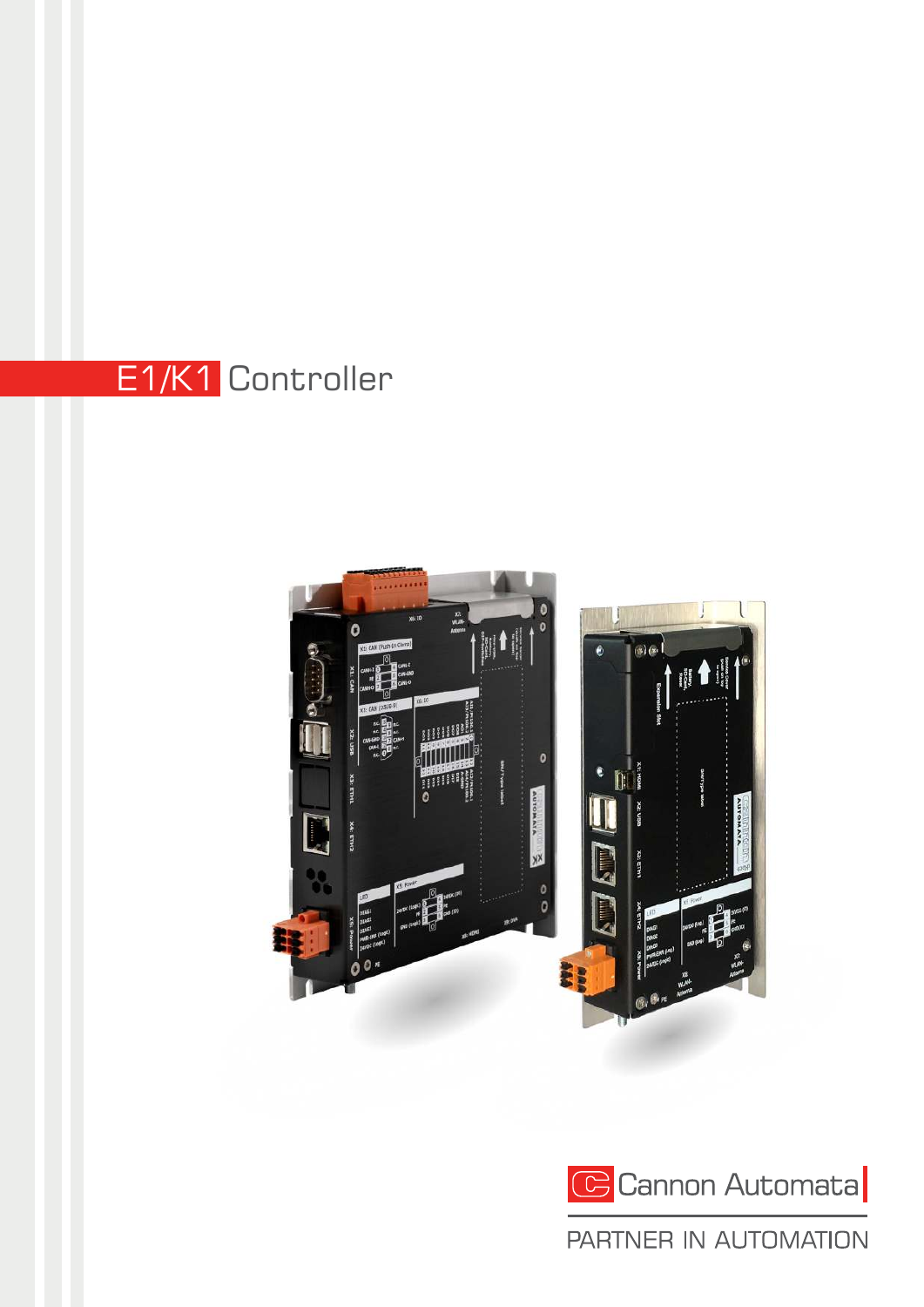## E1/K1 Controller

### Powerful ARM-based 32-bit controller with integrated fieldbus and panel interface

- ARM® Cortex®-A9 Multicore CPU
- **EtherCAT<sup>®</sup> Master Interface, CAN and Onboard IOs**
- **Standalone or combinable with L1/C1 Automation Panels**
- CODESYS IEC 61131-3

Thanks to its powerful 32-bit ARM® Cortex-A9® Multicore CPU, the E1/K1 Controller series covers a wide range of applications. It is suitable for universal PLC applications as well as for applications with high demands on processing power, graphic performance and communication capability.

Ready for Industry 4.0 - various communication interfaces, supported by standardized protocols and functional libraries, enable easy integration into SmartFactory structures.





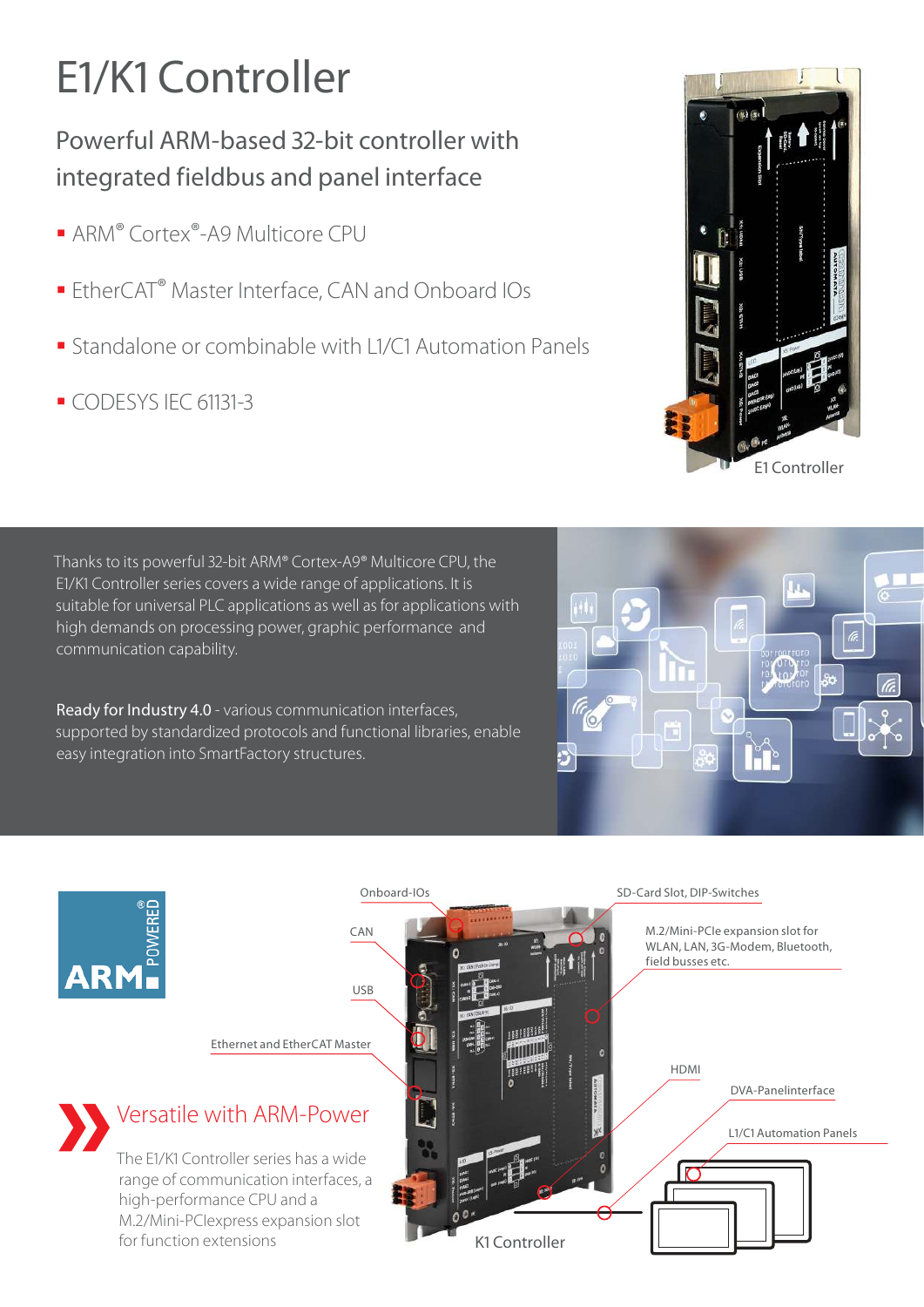



# **»** Control and Visualization

E1/K1 Controllers are programmed with CODESYS in the common IEC 61131-3 languages. This proven engineering tool is also used to create visualizations.

The integrated OPC-UA server allows ERP, MES and SCADA systems the access to application data and serves as an interface for M2M communication.

Qt is available for the realization of graphical user interfaces. This graphics library can be used in combination with CODESYS PLC programs or applications programmed in C/C ++.







### **»** E1/K1 Controller - Standalone or as System Unit for L1/C1 Automation Panels

The DVA-Panelinterface enables remote operation of L1/C1 panels on the K1 controller. Video, touchscreen, USB and power supply are routed over a up to 5 meter long single cable.



K1 Controller with







In addition to the standalone versions for mounting in electric cabinets, the E1/K1 Controllers are also available as system units for L1/C1 automation panels. In this combination, the E1/K1 Controllers can be used as Touch-PLC or web panel.

The xE/xK system units are simply mounted on the back of the panel. Display, touchscreen, USB and power supply are routed over a standardized mechanical and electrical interface.